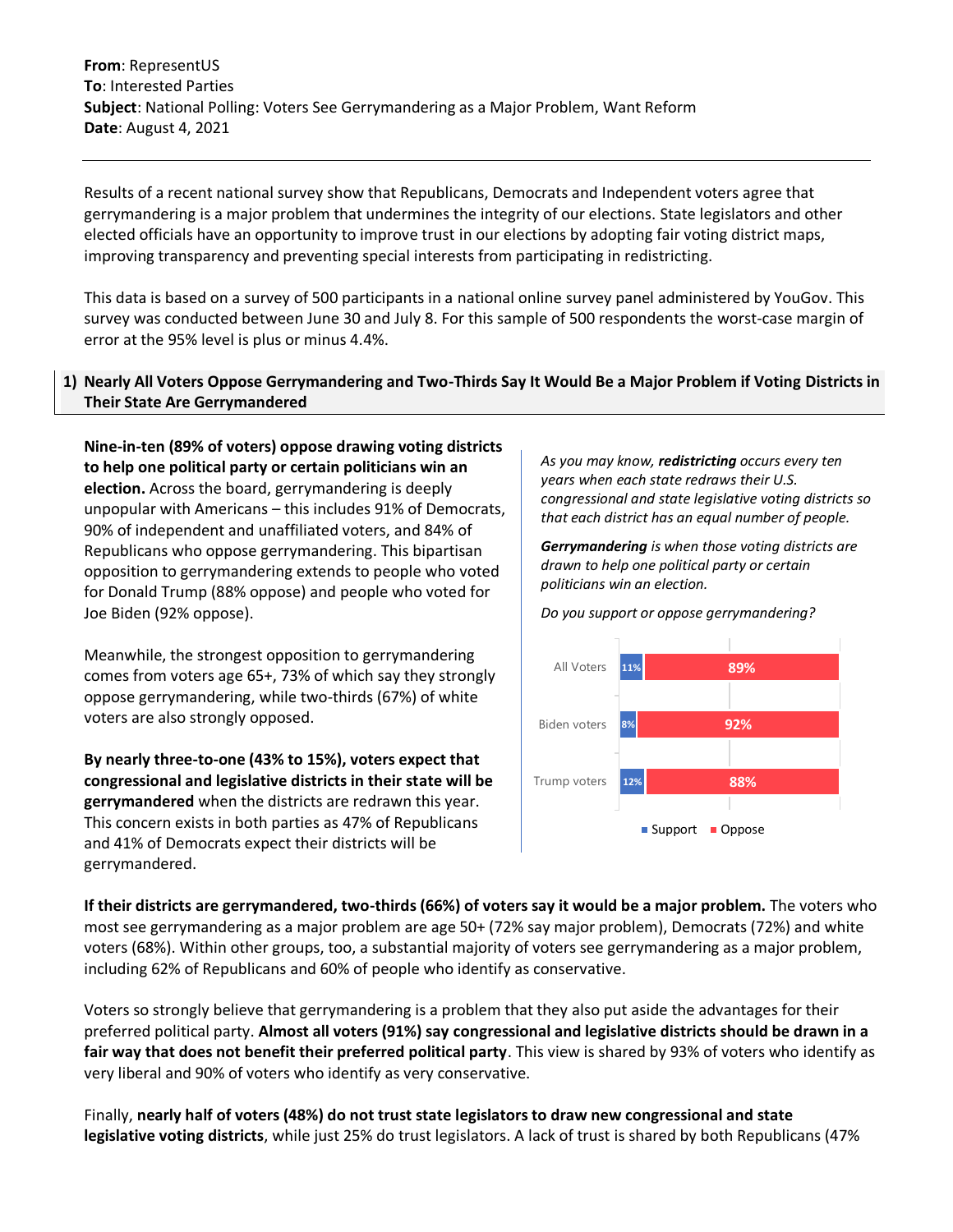distrust, 37% trust) and Democrats (42% distrust compared to 28% who trust legislators). **In fact, 69% of voters would support banning state politicians from even participating in the redistricting process** – compared to just 8% who would oppose such a ban. Voters who would most like to outlaw elected officials from participating in the process are age 65+ (84% support) and the two-thirds of voters who think gerrymandered districts are a major problem (81% support a ban).

However, there is an opening to gain the trust of voters. If independent experts and leaders in both major parties agree that new voting districts are fair and not gerrymandered, 58% of voters would be more likely to trust their state's elections, including 73% of Democrats and 51% of Republicans. Among the two-thirds of voters who say gerrymandering would be a major problem, 68% would have more trust in their state's elections if voting districts were drawn fairly.

## **2) Substantial Majorities Support Policies That Increase Transparency and Limit Special Interests**

Because voters have widespread concerns that voting districts in their state will be gerrymandered, there is widespread support for policies that increase transparency and limit the role of special interests in the redistricting process.

Eight-in-ten voters (82%) support requiring that voting districts be drawn in public and in a fully transparent manner. Just two percent of voters oppose such a requirement. Supporters of this policy include 86% of Republicans and 83% of Democrats, 92% of voters who say gerrymandering is a major problem, and 79% of men and 86% of women. More specifically, by an eight-to-one margin (63% support to 8% oppose) voters want the redistricting process in their state to include public input. Voters age 50+ support requiring public input by a 65% margin (72% support, compared to just 7% who oppose).

In addition to increasing the public's role in the redistricting process, 81% of voters want to limit the role of lobbyists and special interests. Republicans are among the most likely to support this restriction (85% support), while at least eightin-ten voters across the political spectrum agree – 91% of very conservative voters as well as 85% of very liberal voters support this proposal.



## **3) Top Concerns: Gerrymandering Is a Conflict of Interest That Benefits People Who Want to Rig the Rules and Undermine Our Elections. Voters Think This Process Needs More Transparency.**

The problem with redistricting, as voters see it, is that it creates a conflict of interest that's used by people in power to go behind closed doors and rig the outcome of our elections.

Six-in-ten voters express a great deal of concern that "politicians today have used gerrymandering to rig the outcome of elections in their favor and undermine the integrity of our elections." Again, there is consensus across party lines – a nearly identical 61% of Democrats and 58% of Republicans share this concern. This sentiment, in particular, is shared by supporters of Donald Trump as 59% say they're concerned a great deal.